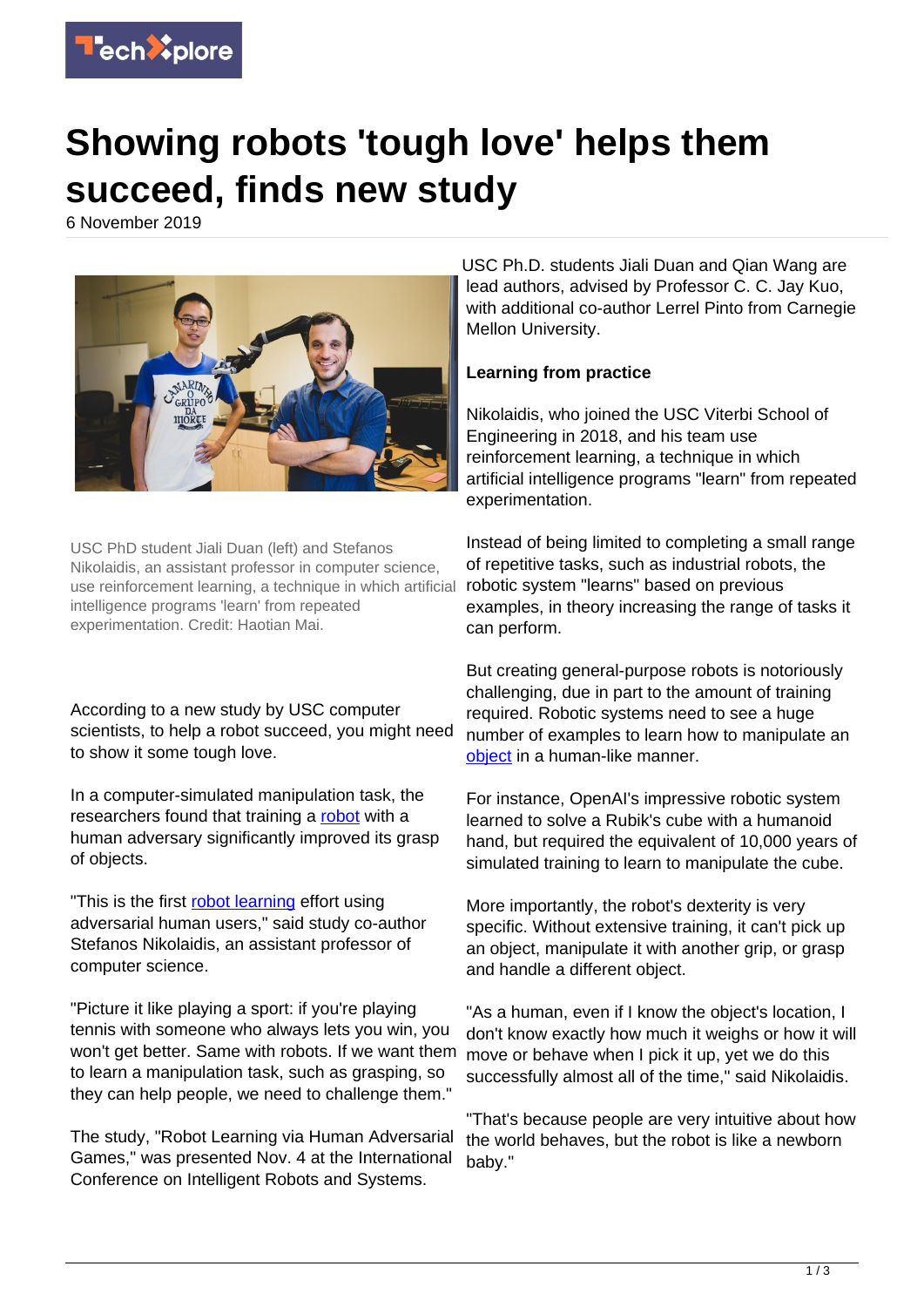

In other words, [robotic systems](https://techxplore.com/tags/robotic+systems/) find it hard to generalize, a skill which humans take for granted. This may seem trivial, but it can have serious consequences. If assistive robotic devices, such as grasping robots, are to fulfill their promise of helping people with disabilities, robotic systems must be able to operate reliably in real-world environments.

## **Human in the loop**

One line of research that's been quite successful in overcoming this issue is having a "human in the loop." In other words, the human provides feedback human collaborator. to the robotic system by demonstrating the ability to complete the task.

But, until now, these algorithms have made a strong assumption of a cooperating human supervisor assisting the robot.

"I've always worked on human-robot collaboration, but in reality, people won't always be collaborators with robots in the wild," said Nikolaidis.

As an example, he points to a study by Japanese researchers, who set a robot loose in a public shopping complex and observed children "acting violently" towards it on several occasions.

So, thought Nikolaidis, what if we leveraged our human inclination to make things harder for the robot instead? Rather than showing it how to better grasp an object, what if we tried to pull it away? By adding challenge, the thinking goes, the system would learn to be more robust to real world complexity.

### **Element of challenge**

The experiment went something like this: in a computer simulation, the robot attempts to grasp an object. The human, at the computer, observes the simulated robot's grasp. If the grasp is successful, the human tries to snatch the object from the robot's grasp, using the keyboard to signal direction.

Adding this element of challenge helps the robot learn the difference between a weak grasp (say,

holding a bottle at the top), versus a firm grasp (holding it in the middle), which makes it much harder for the human adversary to snatch away.

It was a bit of a crazy idea, admits Nikolaidis, but it worked.

The researchers found the system trained with the human adversary rejected unstable grasps, and quickly learned robust grasps for these objects. In an experiment, the model achieved a 52 percent grasping success rate with a human adversary versus a 26.5 percent grasping success rate with a

"The robot learned not only how to grasp objects more robustly, but also to succeed more often in with new objects in a different orientation, because it has learned a more stable grasp," said Nikolaidis.

They also found that the model trained with a human adversary performed better than a simulated adversary, which had 28 percent grasping success rate. So, robotic systems learn best from flesh-and-blood adversaries.

"That's because humans can understand stability and robustness better than learned adversaries," explained Nikolaidis.

"The robot tries to pick up stuff and, if the human tries to disrupt, it leads to more stable grasps. And because it has learned a more stable grasp, it will succeed more often, even if the object is in a different position. In other words, it's learned to generalize. That's a big deal."

### **Finding a balance**

Nikolaidis hopes to have the system working on a real robot arm within a year. This will present a new challenge—in the real world, the slightest bit of friction or noise in a robot's joints can throw things off. But Nikolaidis is hopeful about the future of adversarial learning for robotics.

"I think we've just scratched the surface of potential applications of learning via adversarial human games," said Nikolaidis.